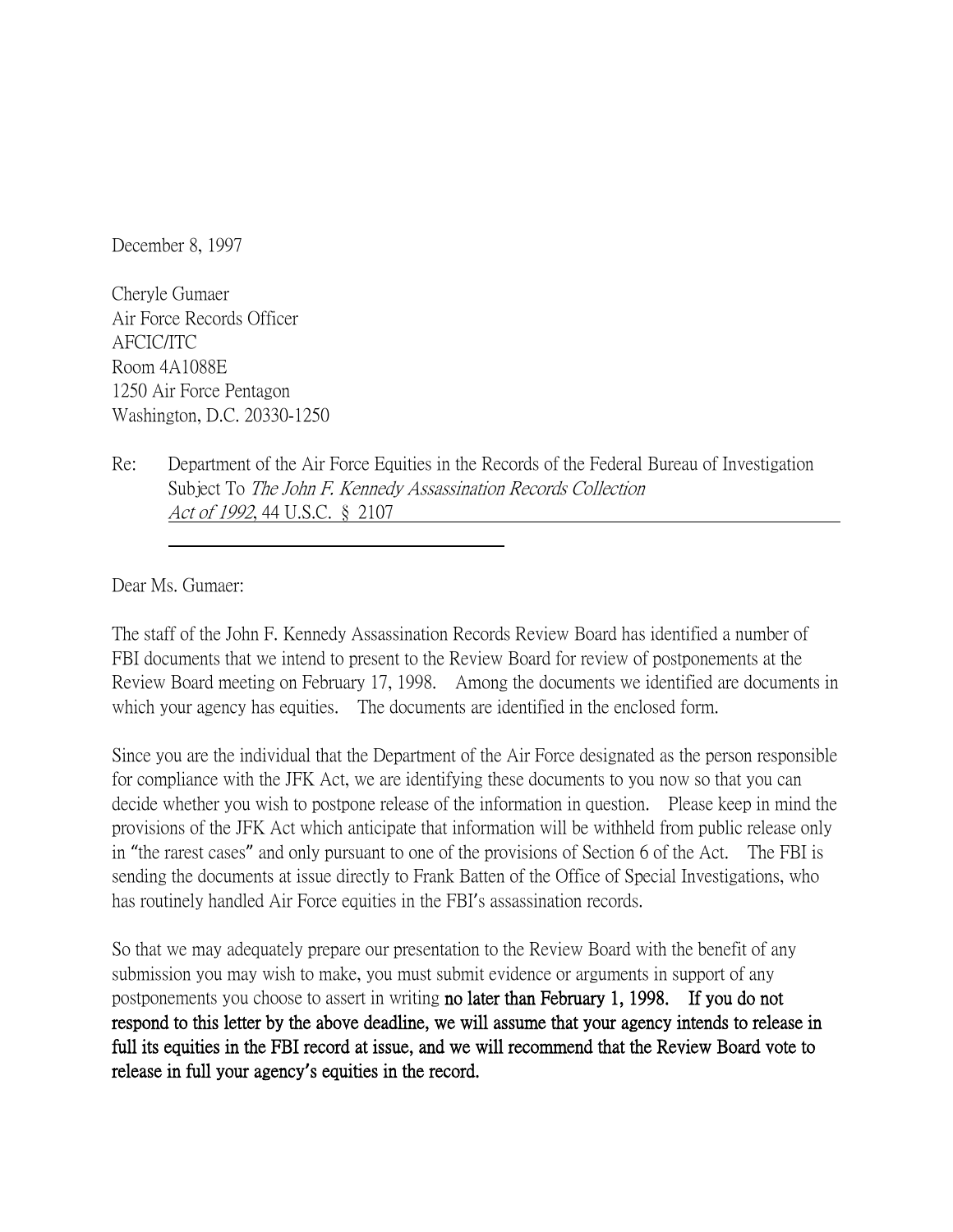Ms. Cheryle Gumaer December 8, 1997 Page 2

In many of the FBI documents with third agency equities, we believe that the third agencies could, consistent with their current guidelines for JFK assassination-related information, consent to full release of the information at issue.

If you have any questions regarding the documents identified on the enclosed forms, please call Carol Keeley or Debbie Beatty of the JFK Task Force at the FBI at (202) 324-0571 or Laura Denk or Kevin Tiernan of the Review Board staff at (202) 724-0088. Thank you, in advance, for your cooperation.

Sincerely,

T. Jeremy Gunn Executive Director

Enclosure

cc: Mr. Frank Batten Department of the Air Force Office of Special Investigations AFOSI IOC/DIR 226 Duncan Avenue, Suite 2100 Bolling Air Force Base Washington, D.C. 20332-0001